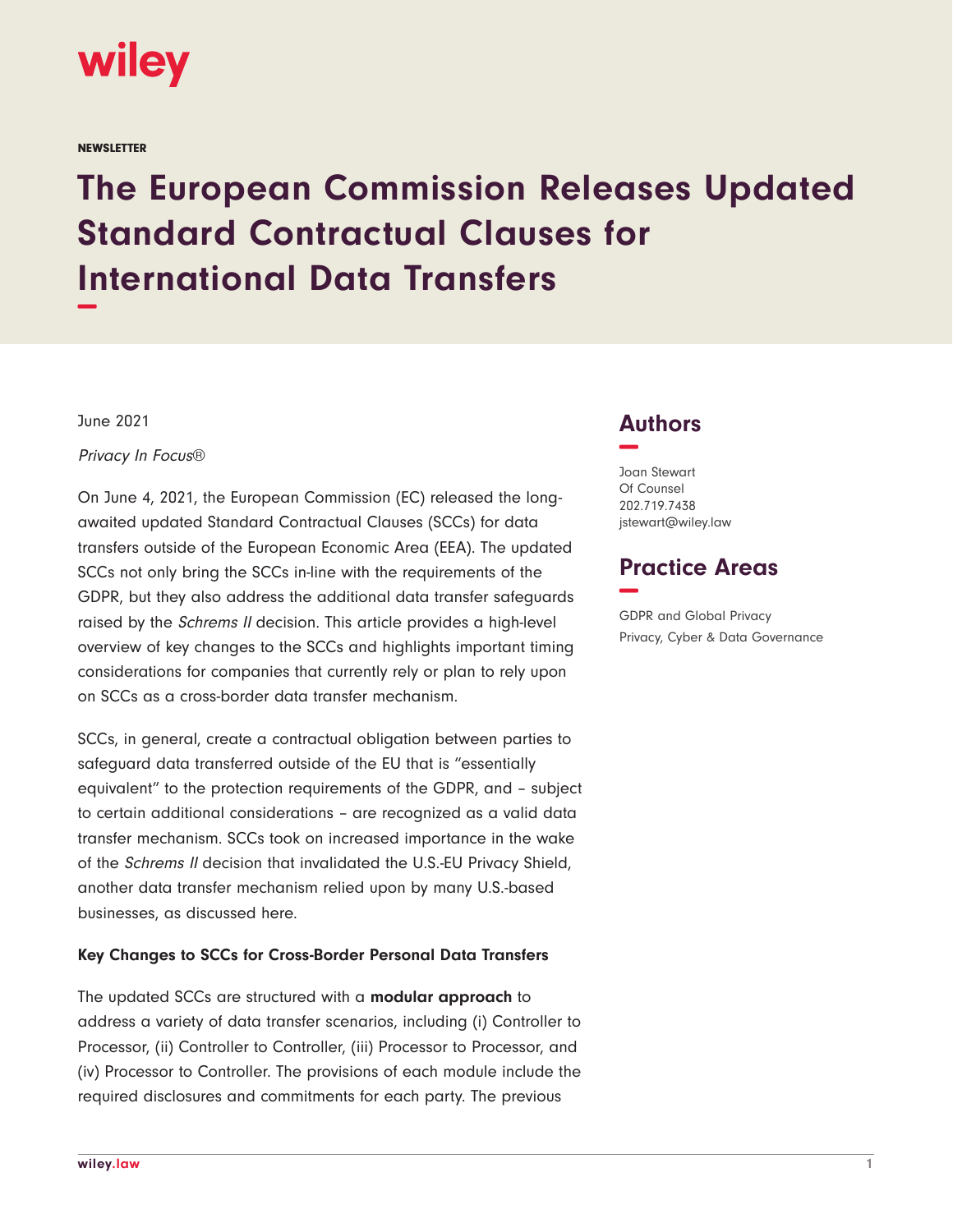SCCs were more restrictive, addressing only Controller to Controller or Controller to Processor relationships. This update is welcome as it provides flexibility to address the variety of data transfer situations encountered in most business relationships.

The updated SCCs can be incorporated into a commercial contract and, unlike the current SCCs, **additional clauses may be added**, provided they do not undermine the validity of the SCCs (or compromise the rights of individuals).

A **docking clause** is included which allows entities that are not the original parties to the SCCs to assent to the SCCs without entering into a separate contract. As a practical matter, this clause will be helpful if more entities are added to the data transfer chain.

The parties to the updated SCCs may also elect to authorize the use of **sub-processors** either by specific prior authorization of listed sub-processors or by a general written agreement to the use of sub-processors.

The new SCCs permit the **onward transfer** of personal data by the data importer only when certain criteria are met. These include where the new recipient accedes to the SCCs (See docking clause above), when the receiving country has received an adequacy decision, or when certain conditions have been met (which will differ by module), such as consent of the data subject.

**Cross-border data transfer safeguards** in response to the **Schrems II decision** are incorporated into Clauses 2 and 3 of the SCCs.

- Clause 2 requires that the parties warrant "that they have no reason to believe the laws in the third country of destination applicable to the processing of personal data by the importer, including any requirements to disclose personal data or measures authorizing access by public authorities, prevent the data importer from fulfilling its obligations under these Clauses."
- To be able to make this representation, the parties must assess the specific circumstances of the transfer, the laws of the destination country, and any safeguards that have been implemented in addition to those required by the SCCs (e.g., encryption).
- Documentation of the assessment must be retained and provided to the supervisory authority upon request.
- If the data importer can no longer comply with the SCCs, it must notify the data exporter.
- Should the data importer receive a binding request from a public authority, Clause 3 requires the data importer to take specific and extensive requests to avoid disclosing data to that authority. Should the importer be compelled to disclose data, they should disclose the minimum required data.

### **Timing and Next Steps for the New SCCs**

The SCCs will become effective 20 days after publication in the Official Journal of the EU and the old SCCs will be repealed three months after the updated SCCs take effect.